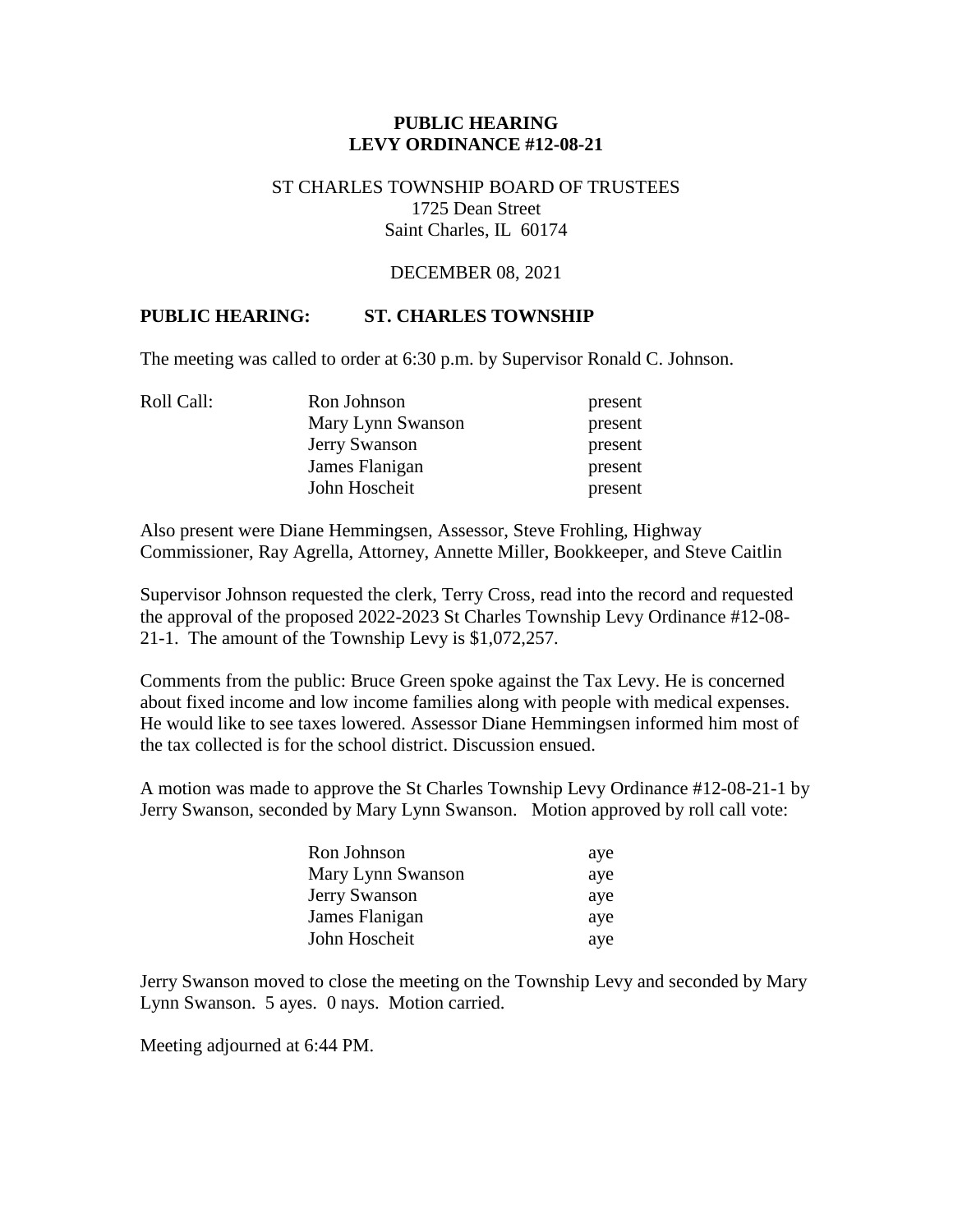# **PUBLIC HEARING: ST. CHARLES TOWNSHIP ROAD DISTRICT**

The meeting was called to order at 6:44 p.m. by Supervisor Ronald C. Johnson.

| Roll Call: | Ron Johnson       | present |
|------------|-------------------|---------|
|            | Mary Lynn Swanson | present |
|            | Jerry Swanson     | present |
|            | James Flanigan    | present |
|            | John Hoscheit     | present |

Supervisor Johnson requested the clerk, Terry Cross, read into the record and requested the approval of the proposed 2022-2023 St Charles Township Road District Levy Ordinance #12-08-21-2. The amount of the Township Road District Levy is \$2,223,664.00.

Comments from the public: Trustee John Hoscheit stated the tax increase is mainly for commodities and the township is confident we will try to keep costs low.

A motion was made to approve the St Charles Township Road District Ordinance #12- 08-21-2 by Mary Lynn Swanson, seconded by Jim Flanigan. 5 ayes. 0 nays.

A roll call vote was taken to approve the St Charles Township Road District Levy Ordinance #12-08-21-2:

| Ron Johnson       | aye |
|-------------------|-----|
| Mary Lynn Swanson | aye |
| Jerry Swanson     | aye |
| James Flanigan    | aye |
| John Hoscheit     | aye |

John Hoscheit moved to close the meeting on the Road District Levy, seconded by Mary Lynn Swanson. 5 ayes. 0 nays. Motion carried.

Meeting adjourned at 6:51 PM.

### **PUBLIC HEARING: ST. CHARLES TOWNSHIP CEMETERY**

The meeting was called to order at 6:51 p.m. by Supervisor Ronald C. Johnson.

| Roll Call: | Ron Johnson       | present |
|------------|-------------------|---------|
|            | Mary Lynn Swanson | present |
|            | Jerry Swanson     | present |
|            | James Flanigan    | present |
|            | John Hoscheit     | present |